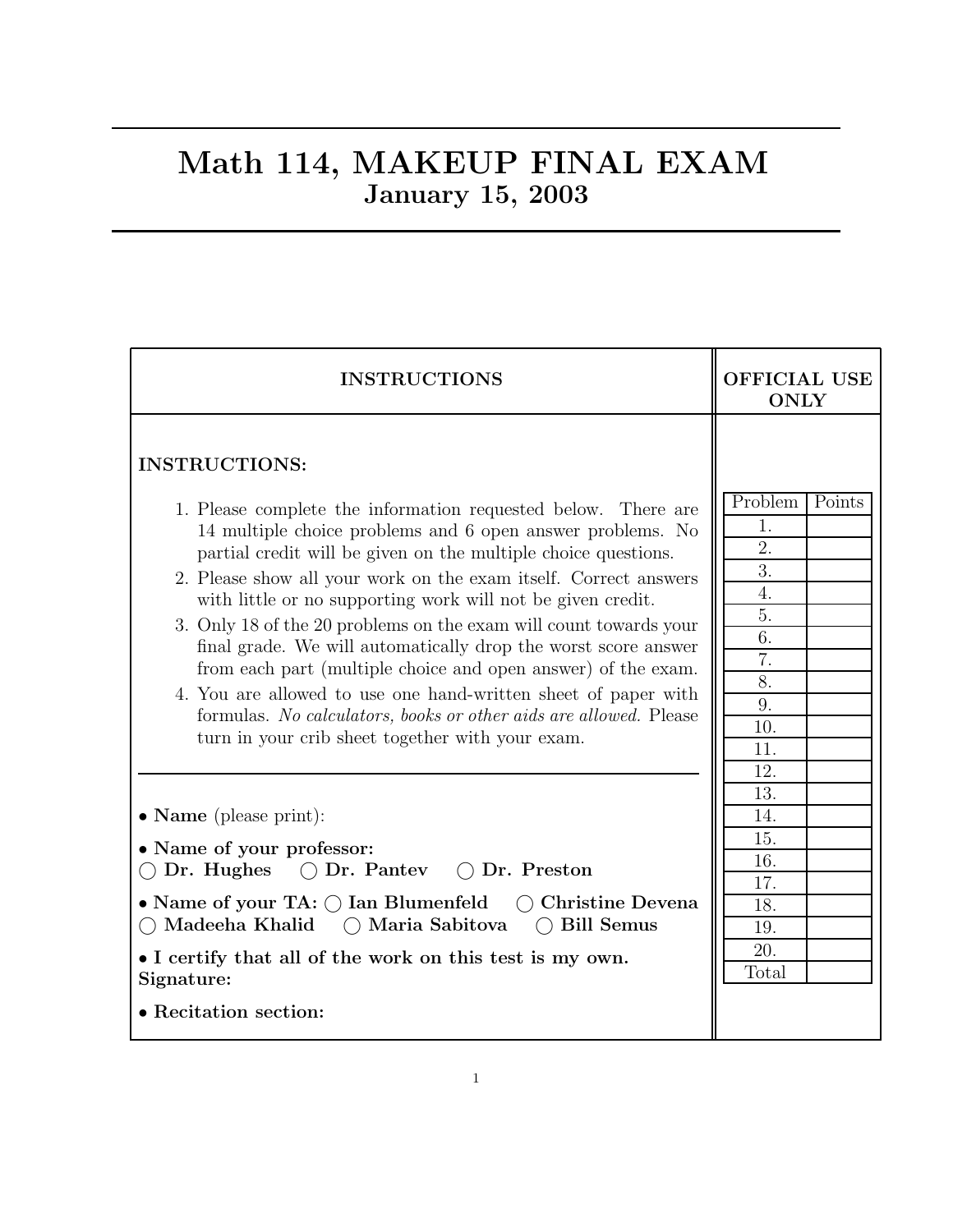## Part I: Multiple choice questions

**1.** What is the x-intercept of the line tangent to the curve  $x(t) = 3 + \cos(\pi t)$ ,  $y(t) = t^2 + t + 1$ when  $t = 1$ ?

|  | $(A) 3$ $(B) 2$ | (C) does not exist | $(D)$ 1 | $(E) \frac{2}{3}$ | (F) $\frac{5}{4}$ |
|--|-----------------|--------------------|---------|-------------------|-------------------|
|--|-----------------|--------------------|---------|-------------------|-------------------|

2. Find the angle between the curves  $y = x^2$  and  $x = y^3$  at the point  $(1, 1)$ .

(A) 0 (B)  $\frac{\pi}{c}$ 6 (C)  $\frac{\pi}{4}$ 4  $(D) \frac{\pi}{2}$ 3  $(E) \frac{\pi}{2}$ 2 (F) undefined

**3.** Find the area inside the lemniscate  $r = \frac{2}{3}$  $\frac{2}{3}\cos(\theta),$ π  $\frac{n}{2} \leq \theta \leq$ π 2 .

(A) 
$$
\frac{4}{3}
$$
 \t(B)  $\frac{2\pi}{3}$  \t(C)  $\frac{1}{3\sqrt{3}}$  \t(D)  $\frac{2}{9}$  \t(E)  $\frac{1}{\sqrt{3}}$  \t(F)  $\frac{\pi}{9}$ 

4. Find the integral that is equivalent to

$$
\int_0^2 \int_{x^2}^{2x} f(x, y) dy dx
$$

(A) 
$$
\int_0^2 \int_{y^2}^{2y} f(x, y) dx dy
$$
 (B)  $\int_0^4 \int_{y/2}^{\sqrt{y}} f(x, y) dx dy$  (C)  $\int_0^1 \int_{\sqrt{y}}^{y/2} f(x, y) dx dy$   
\n(D)  $\int_0^2 \int_{2y}^{y^2} f(x, y) dx dy$  (E)  $\int_0^2 \int_{y^2/2}^{\sqrt{2y}} f(x, y) dy dx$  (F)  $\int_0^4 \int_{y}^{\sqrt{y/2}} f(x, y) dy dx$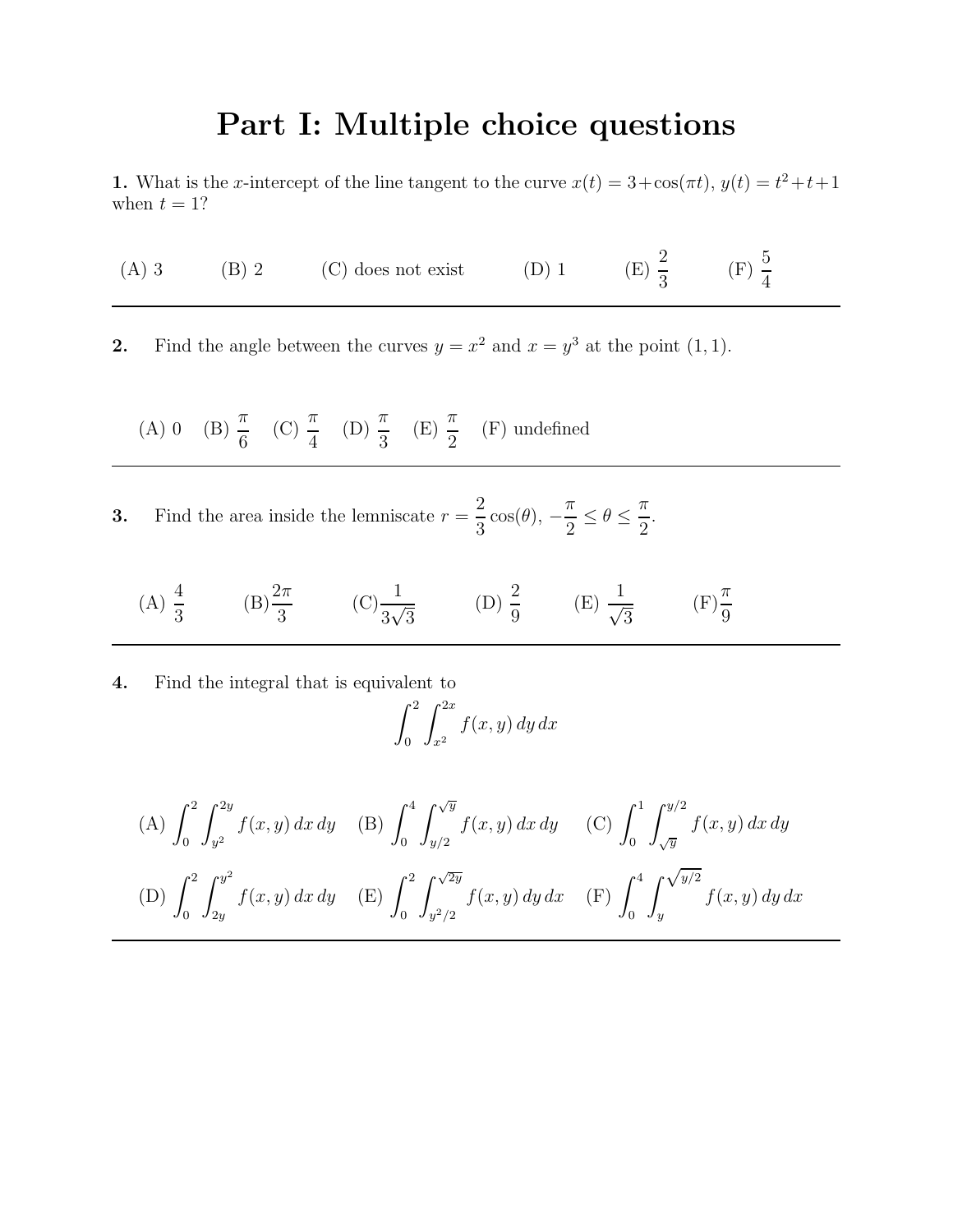5. Use polar coordinates to evaluate the integral

$$
\int \int_D \sqrt{x^2 + y^2 + 3} \, dxdy,
$$
  
where  $D = \{(x, y) | x^2 + y^2 \le 1, y \ge |x| \}.$ 

(A) 0 \t(B) -1 \t(C) 
$$
\frac{\pi}{4}(9 - \sqrt{2})
$$
 \t(D)  $\frac{\pi}{2}$  \t(E)  $\frac{\pi}{6}(8 - 3\sqrt{3})$  \t(F)  $\frac{2}{3}$ 

6. Find the distance from the point  $P = (1, 1, 1)$  to the line passing through  $A = (1, 0, -1)$ and perpendicular to the plane  $x - y + z = 1$ .

(A) 
$$
\sqrt{2}
$$
 (B)  $\sqrt{3}$  (C) 2 (D)  $\sqrt{\frac{14}{3}}$  (E)  $\sqrt{\frac{11}{6}}$  (F)  $\sqrt{7}$ 

7. Let  $z = e^x y + \cos(x)$  and let x and y be functions of t satisfying  $x(0) = 0, x'(0) = 3$ and  $y(0) = 2$ ,  $y'(0) = -1$ . Find  $z'(0)$ .

(A) 5 (B) e (C) 0 (D)  $1/2$  (E)  $-1$  (F) undefined

8. Find the point of intersection of the line  $x = 1 + 2t$ ,  $y = 3t$ ,  $z = t - 1$  and the plane tangent to  $x^2 + 2y = z^2$  at  $(2, 0, -2)$ .

| $(A)$ $(3,3,0)$    | (B) $(0, -\frac{3}{2}, -\frac{3}{2})$                     | $(C)$ $(1,0,-1)$  |
|--------------------|-----------------------------------------------------------|-------------------|
| (D) $(-1, -3, -2)$ | $(E)$ $\left(\frac{1}{2},\frac{1}{6},-\frac{1}{2}\right)$ | $(F)$ $(7, 9, 2)$ |

9. Use the linear approximation of the function  $f(x, y) = \sin(\ln(1 + x)y)$  at  $(0, \pi)$  to estimate  $f(-0.1, \pi)$ .

| $(A) -0.1\pi$ | $(B)$ 0.9 $\pi$ | $(C)$ 0 | (D) $0.35\pi$ | (E) 0.3 | $(F) -0.2$ |
|---------------|-----------------|---------|---------------|---------|------------|
|---------------|-----------------|---------|---------------|---------|------------|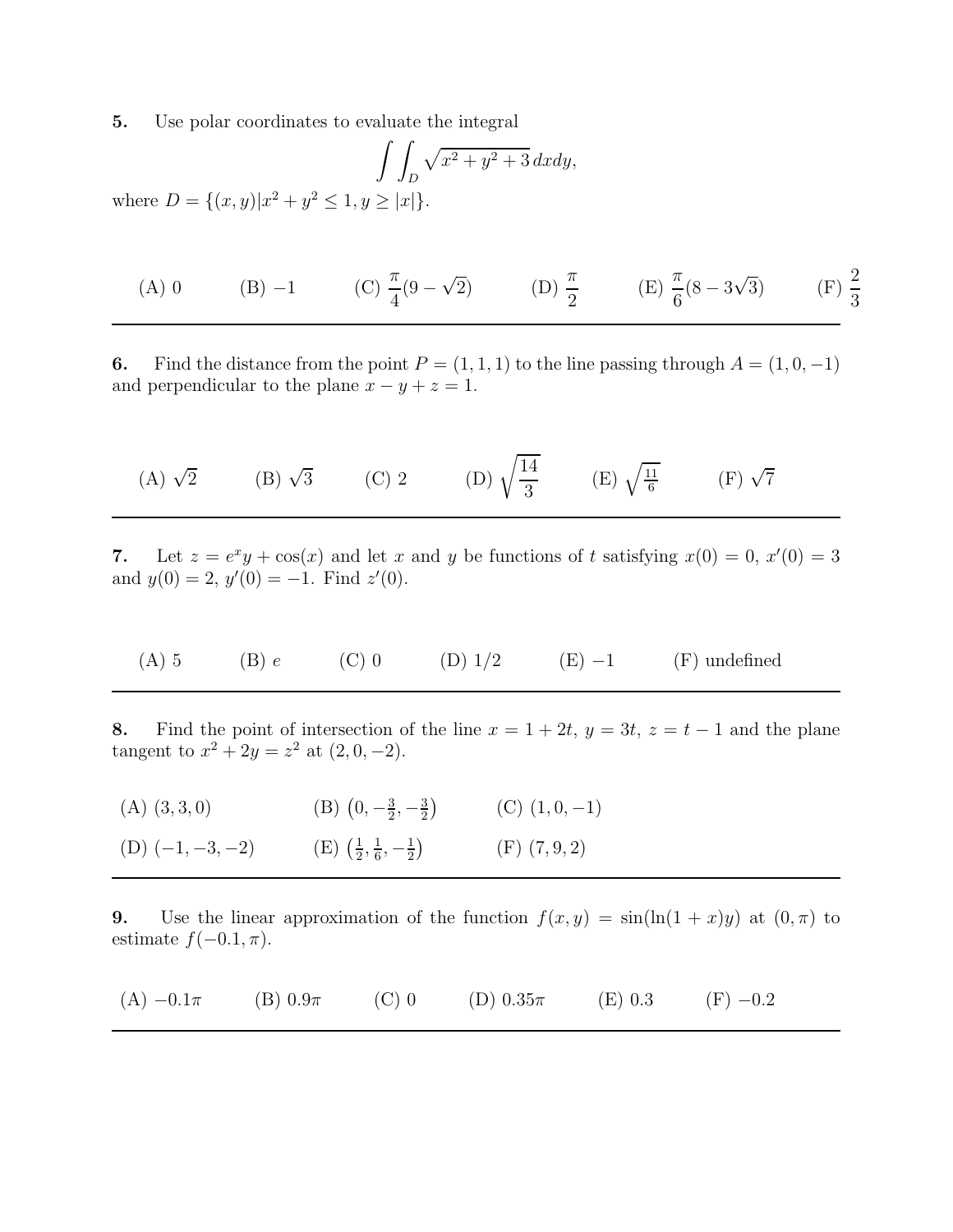10. Suppose  $y(x)$  satisfies the differential equation

$$
y' = x^2 + y^2
$$

with initial condition  $y(0) = -1$ . Find  $y''(0)$ . **Hint:** you don't need to solve the differential equation.

(A)  $-2$  (B)  $-1$  (C) 0 (D) 1 (E) 2 (F) does not exist

11. Which of these functions is continuous at  $(0,0)$ ?

(I) 
$$
f(x, y) = \frac{x^2 + y}{x^2 + y^2}
$$
  
\n(II)  $f(x, y) = \frac{x + y}{x^2 + y^2}$   
\n(III)  $f(x, y) = \frac{xy^2}{x^2 + y^2}$ 

| $(A)$ (I) only | $(B)$ (II) only | $(C)$ (III) only |
|----------------|-----------------|------------------|
|----------------|-----------------|------------------|

### (D) (I) and (II)  $(E)$  (I) and (III)  $(F)$  (II) and (III)

**12.** The function  $f(x, y) = 8x^3 + y^3 + 6xy$  has

- (A) one local maximum and one local minimum
- (B) one saddle point and one local maximum
- (C) one saddle point and one local minimum
- (D) two saddle points
- (E) two local maxima
- (F) two local minima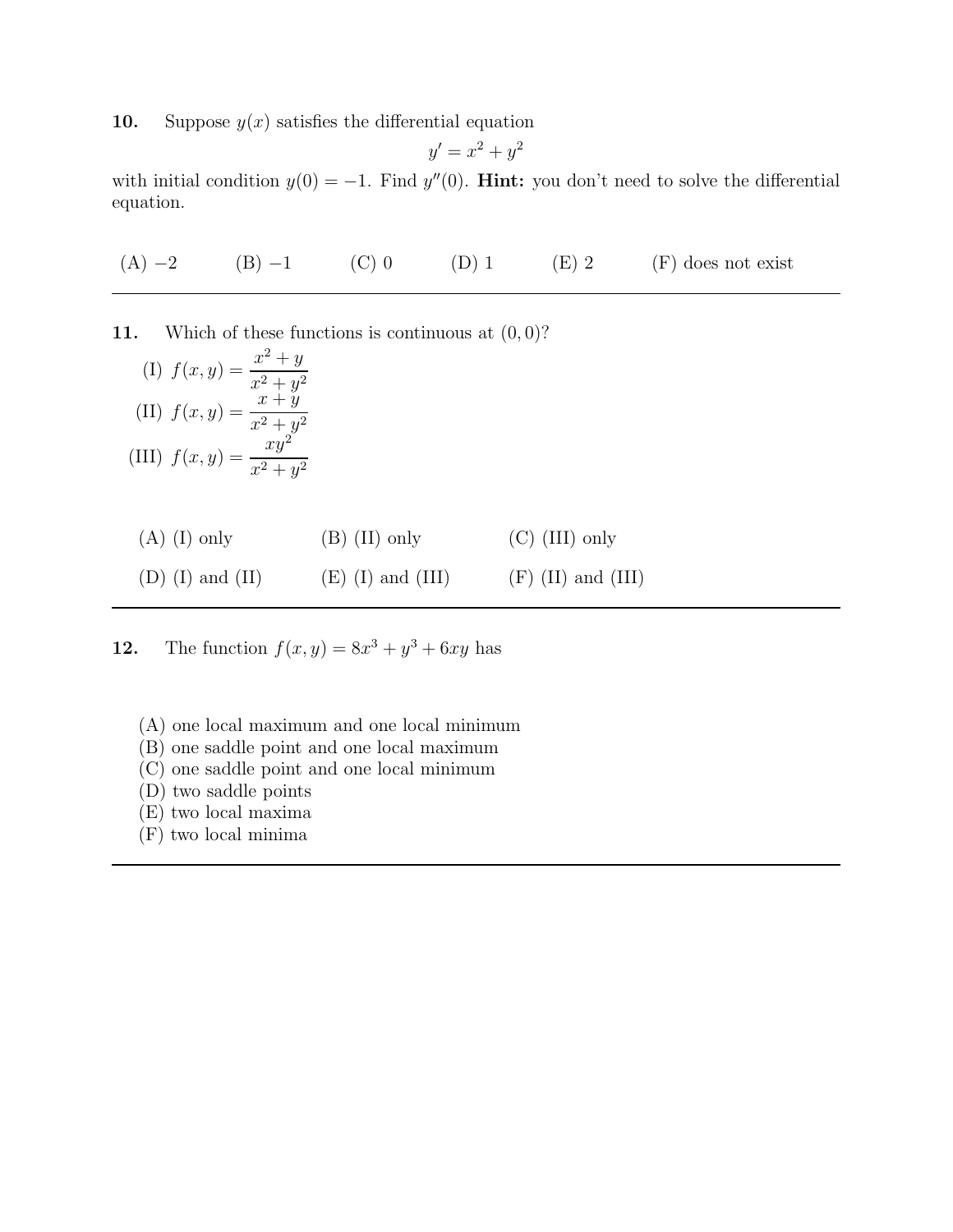13. Which of these differential equations is exact as written?

| (I) $(x+y^2) dx + (2xy + y^3) dy = 0$                                       |                     |                      |
|-----------------------------------------------------------------------------|---------------------|----------------------|
| (II) $\left(x+\frac{1}{y}\right) dx + \left(y+\frac{1}{x}\right) dy = 0$    |                     |                      |
| (III) $\left(1-\frac{y}{x^2}\right) dx + \left(y+\frac{1}{x}\right) dy = 0$ |                     |                      |
| $(A)$ (I) only                                                              | $(B)$ (II) only     | $(C)$ (III) only     |
| $(D)$ (I) and (II)                                                          | $(E)$ (I) and (III) | $(F)$ (II) and (III) |

14. Find the difference of the absolute maximum and the absolute minimum of the function  $f(x, y) = 7x - 4y + 3$  on the curve  $(x - 1)^2 + (x - y)^2 = 25$ .

|  |                                 | (A) 1 (B) $-6$ (C) 50 (D) 12 (E) $-7$ (F) 4 |  |
|--|---------------------------------|---------------------------------------------|--|
|  | PART II BEGINS ON THE NEXT PAGE |                                             |  |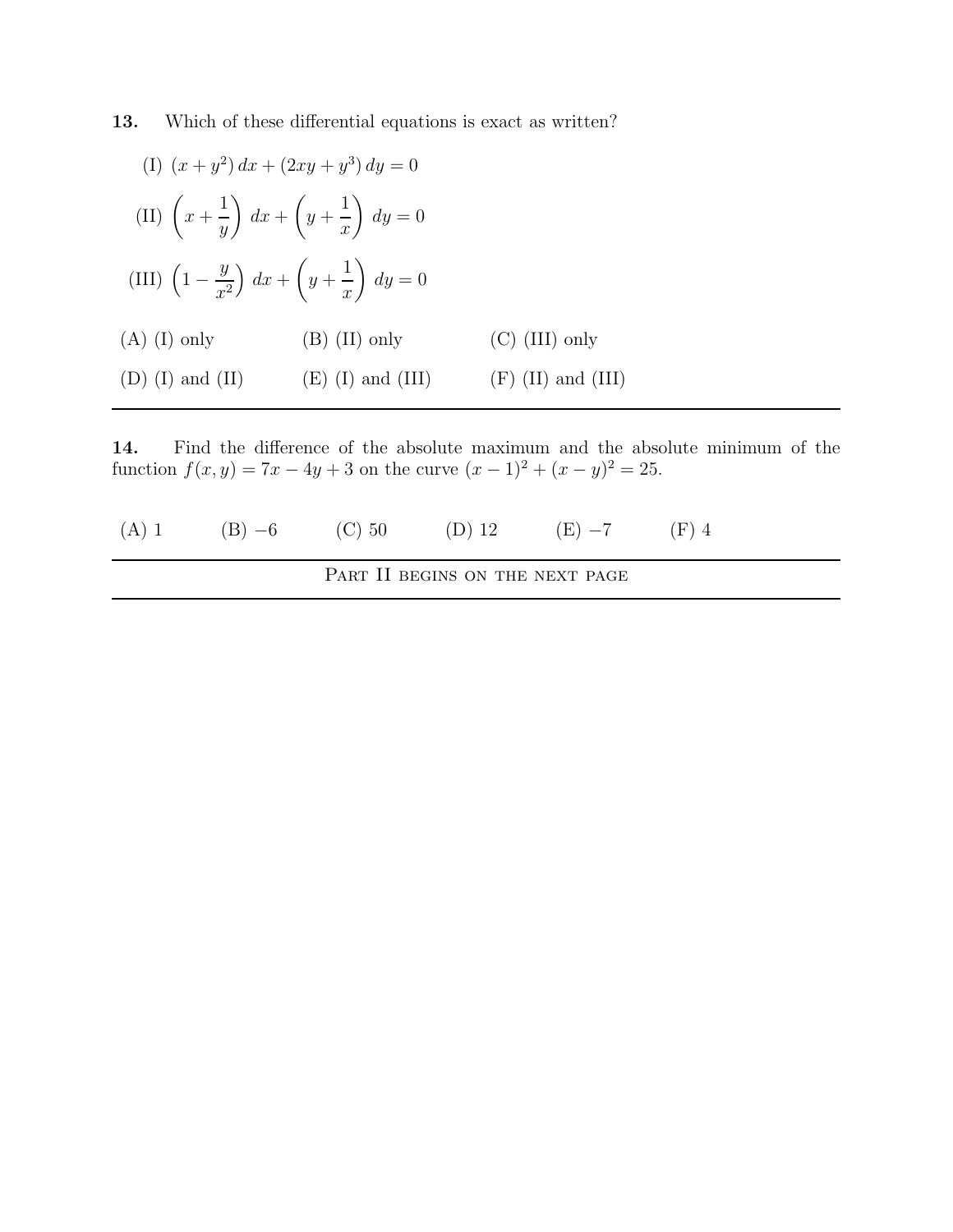# Part II: Open answer questions

15. True or false. Explain your reasoning.

- (a) The surface given in cylindrical coordinates by the equation  $r = \pi z \csc(\theta)$  is a plane.
- (b) The spherical equations  $\phi = \pi/3$ ,  $|\theta| = \pi/4$  describe a single ray.

16. Use polar coordinates to describe the region bounded from above by the unit circle centered at the origin and from below by the line  $y = 1/2$ . Give your answer in the form  $a \leq \theta \leq b$ ,  $f_1(\theta) \leq r \leq f_2(\theta)$  for some constants a, b and some functions  $f_1(\theta)$ ,  $f_2(\theta)$ .

17. Find all the complex roots of the equation

$$
z^4 + 4 = 0.
$$

Give your answer in polar form.

18. Solve the initial value problem:

$$
x\frac{dy}{dx} + 3y = \frac{1}{x^2}, \qquad y(1) = 2.
$$